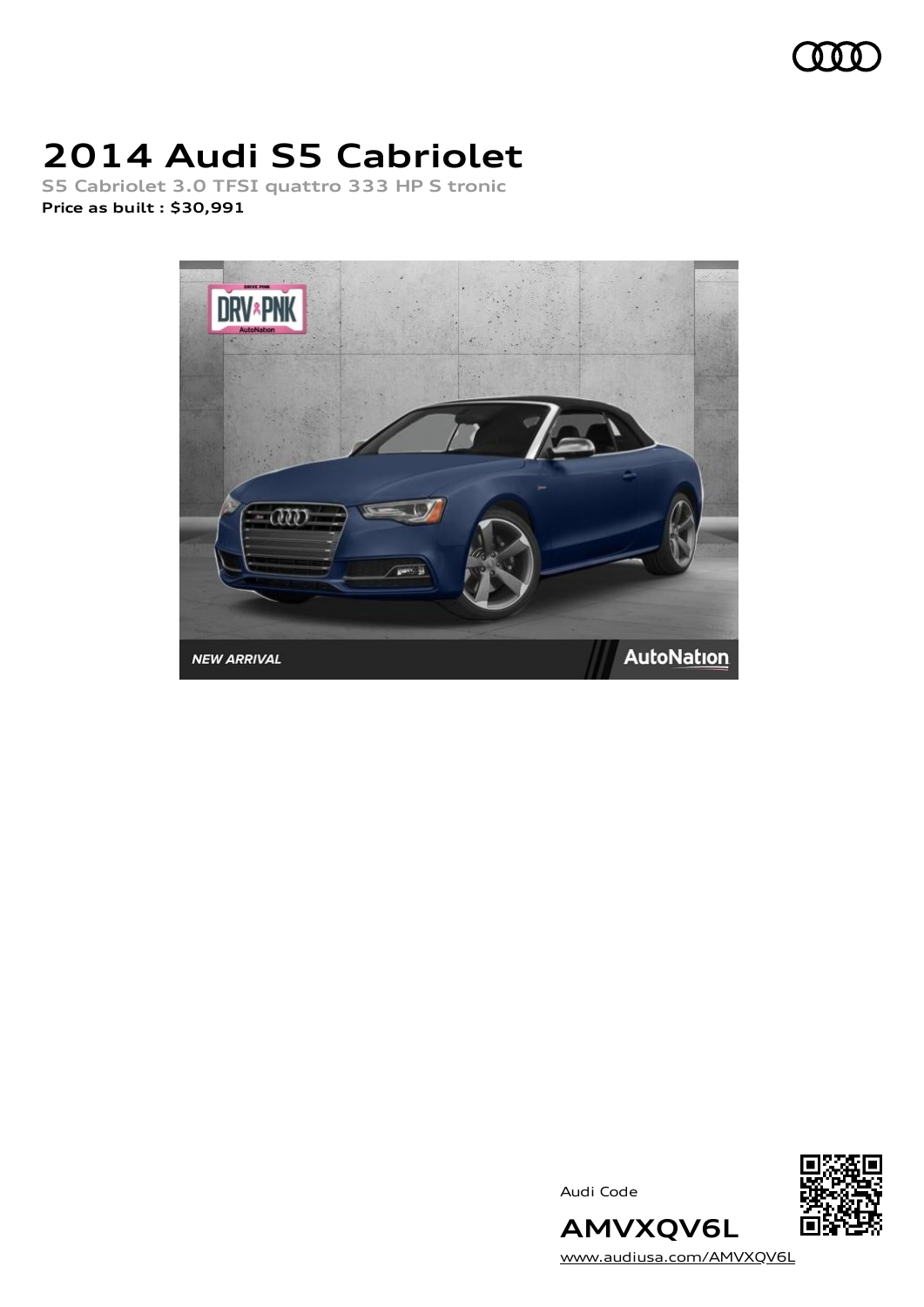### **Summary**

**Audi 2014 Audi S5 Cabriolet** S5 Cabriolet 3.0 TFSI quattro 333 HP S tronic

**Price as buil[t](#page-10-0)** \$30,991

### **Exterior colour**

Estoril Blue crystal with Black roof

#### **Interior colour**

#### **Technical Specifications**

| Engine type                  | Six-cylinder                                  |
|------------------------------|-----------------------------------------------|
| stroke                       | Displacement/Bore and 2,995/84.5 x 89.0 cc/mm |
| Max. output                  | $({1})/{2}$ HP                                |
| Torque                       | /{1} lb-ft@rpm                                |
| Top track speed              | 155 mph mph                                   |
| Acceleration (0 - 60<br>mph) | 5.3 sec. seconds                              |



#### **Further Information**

| No           |
|--------------|
| 48,246 miles |
| Used car     |
|              |

**Audi Code** AMVXQV6L

**Your configuration on www.audiusa.com** [www.audiusa.com/AMVXQV6L](https://www.audiusa.com/AMVXQV6L)

**Commission number** 4f0e6da90a0e09714338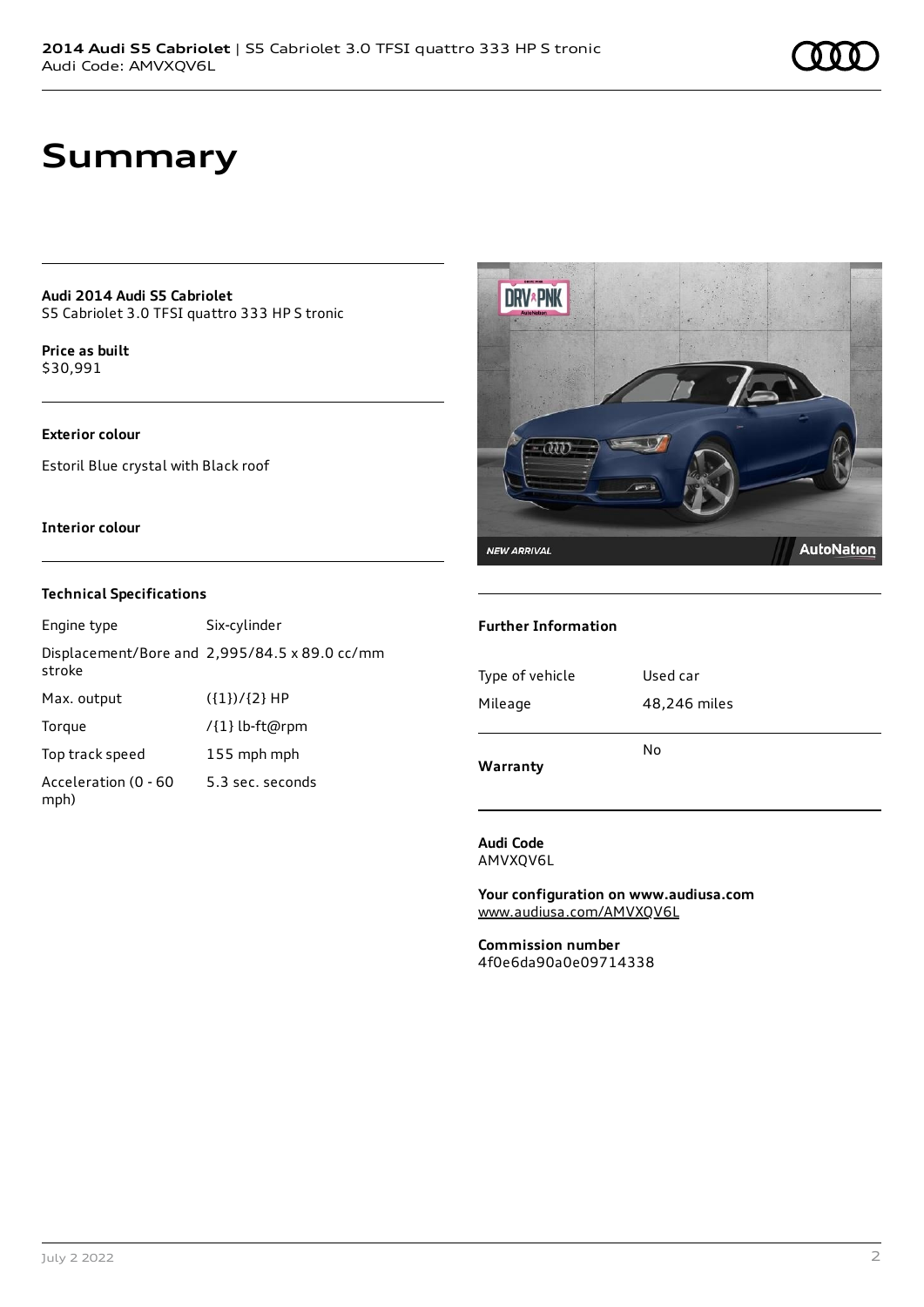# **Equipment**

Estoril Blue crystal with Black roof

DVD player

Bang & Olufsen® Sound System

HD Radio™ Technology

Audi side assist

BLUETOOTH® wireless technology preparation for mobile phone



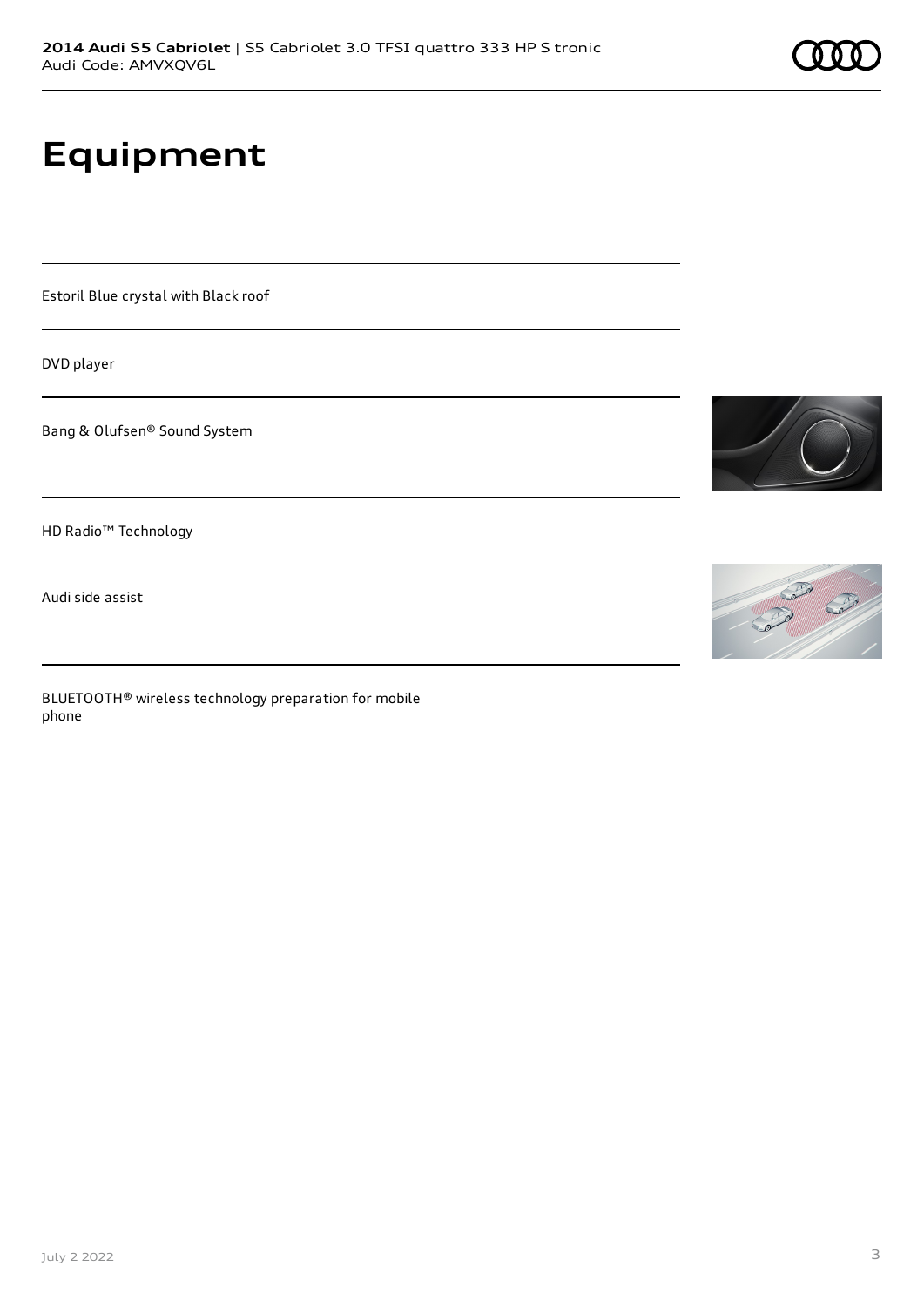### **Standard features**

### **Safety and Security**

| 4UB             | Driver and front passenger dual-stage<br>airbags, knee airbags, and head/thorax side<br>airbags       |
|-----------------|-------------------------------------------------------------------------------------------------------|
| 1 AT            | Anti-lock Brake System (ABS) with Electronic<br>Brake-pressure Distribution (EBD) and brake<br>assist |
| UH <sub>1</sub> | Electromechanical parking brake                                                                       |
| 8T1             | Cruise control with coast, resume and<br>accelerate features                                          |
| VC <sub>2</sub> | Garage door opener (HomeLink®)                                                                        |
| 6Y8             | Cruise control speed limit system                                                                     |
| QZ7             | Tilt and telescopic manually adjustable<br>steering column                                            |
| 7K6             | Tire-pressure monitoring system                                                                       |
| 4X1             | Front side airbags                                                                                    |
| 8N6             | Rain sensor for automatic windshield wipers                                                           |
| 413             | Audi advanced key (keyless access)                                                                    |
| 3B4             | LATCH (Lower Anchors & Tethers for<br>CHildren) provisions in rear seats                              |
|                 |                                                                                                       |

### **Exterior**

| 0PO             | Quad exhaust outlets                                                                                                                                                                |
|-----------------|-------------------------------------------------------------------------------------------------------------------------------------------------------------------------------------|
| 6XM             | Power-adjustable, auto-dimming, heated<br>exterior side mirrors with memory                                                                                                         |
| 1S1             | Tool kit in storage compartment in trunk                                                                                                                                            |
| 1 <sub>BD</sub> | S5 Cabriolet sport suspension calibration.<br>Five-link suspension with upper and lower<br>control arms, stabilizer bar and individual,<br>gas-charged coil springs/shock absorbers |
| 8EH             | Bi-functional headlight with gas discharge<br>lamp, for driving on the right (US design)                                                                                            |
| 803             | Audi automatic headlamp leveling                                                                                                                                                    |

### **Exterior**

| HW0              | Tires 245/40 R18 97Y x1                                          |
|------------------|------------------------------------------------------------------|
| 8.SL             | LED taillight technology and rear fog lights                     |
| 47B              | High-gloss package                                               |
| C <sub>1</sub> M | 18" 5-parallel spoke S-design wheels with<br>245/40 summer tires |

### **Interior**

| QE1             | Storage nets in backs of front seats                                      |
|-----------------|---------------------------------------------------------------------------|
| 3FT             | Acoustic folding roof-folds at speeds up to<br>31 mph                     |
| 7M <sub>2</sub> | Aluminum doorsill inlays                                                  |
| 9AQ             | Three-zone automatic climate control                                      |
| 41 7            | Auto-dimming interior mirror with digital<br>compass                      |
| 2PK             | Three-spoke flat-bottom steering wheel with<br>shift paddles              |
| QQ1             | Backlit electro-luminescent instrument<br>cluster with brightness control |
| 7HB             | Leather-covered door armrests in the door<br>trims                        |
| 6E3             | Folding front center armrest with adjustable<br>height                    |
| 7F9             | Plastic/leather gearshift knob/handle                                     |
| 3 K A           | Split folding 50/50 rear seatbacks                                        |
| N3M             | Fine Nappa leather seating surfaces                                       |
| 4A3             | <b>Heated front seats</b>                                                 |

#### **Infotainment and Driver Assistance**

| 2H1 | Audi drive select |
|-----|-------------------|
|     |                   |

UF7 Audi music interface with iPod® integration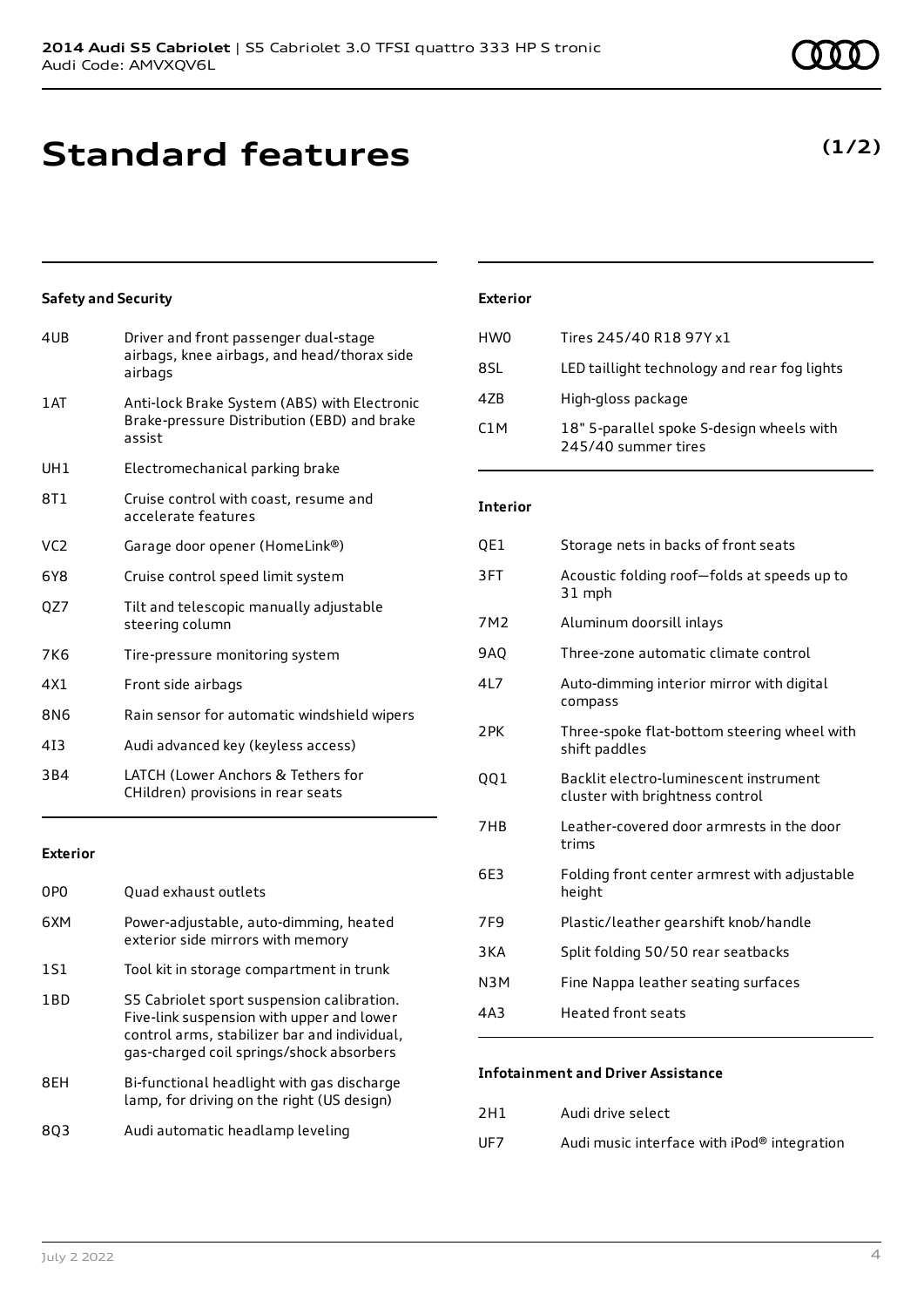**(2/2)**

### **Standard features**

### **Infotainment and Driver Assistance**

9Q8 Driver information system with colour display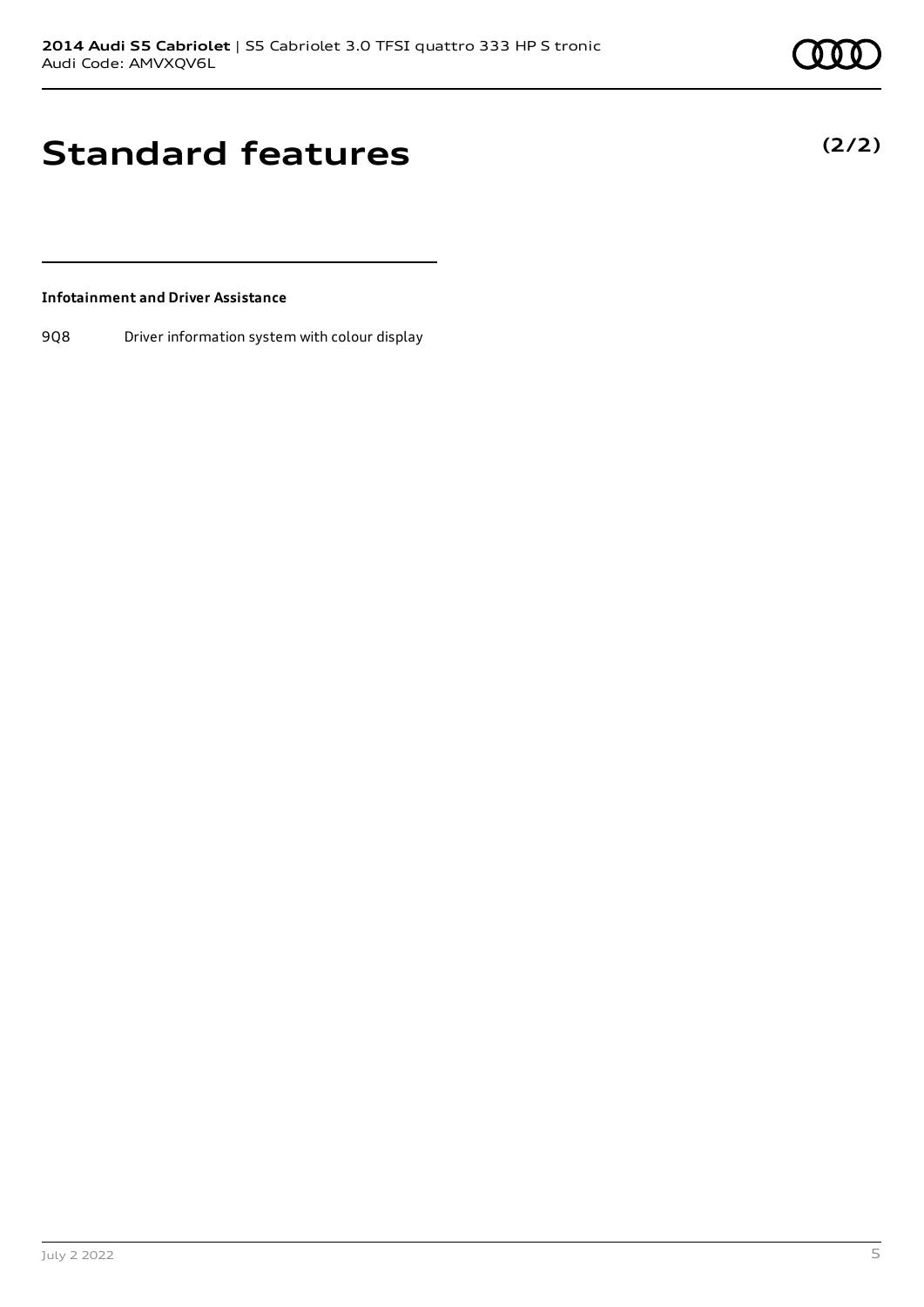# **Dealer remarks**

- Audi Mmi Navigation Plus Package
- Estoril Blue Crystal Effect/Black Roof
- Bang & Olufsen Sound System
- Audi Side Assist
- Carbon Atlas Inlays
- Leather Seats
- Navigation System
- Super Charged Badges
- Audi Guard Wheel Lock Kit
- Keyless Start
- Bluetooth Connection
- Audi First Aid Kit
- Convertible Soft Top
- All Wheel Drive
- Black/Silver; Fine Nappa Leather Seat Trim
- Without Front License Plate Holder

This vehicle includes a Money-Back Guarantee\* and passed our precise inspection process. Best of all the price you see is the price you pay. No haggling. No back and forth. No pressure. And this price is so good it is guaranteed. \*Money-Back Guarantee is valid for 5 days or 250 miles, whichever comes first. Subject to certain terms and conditions. See store for details. Some restrictions apply.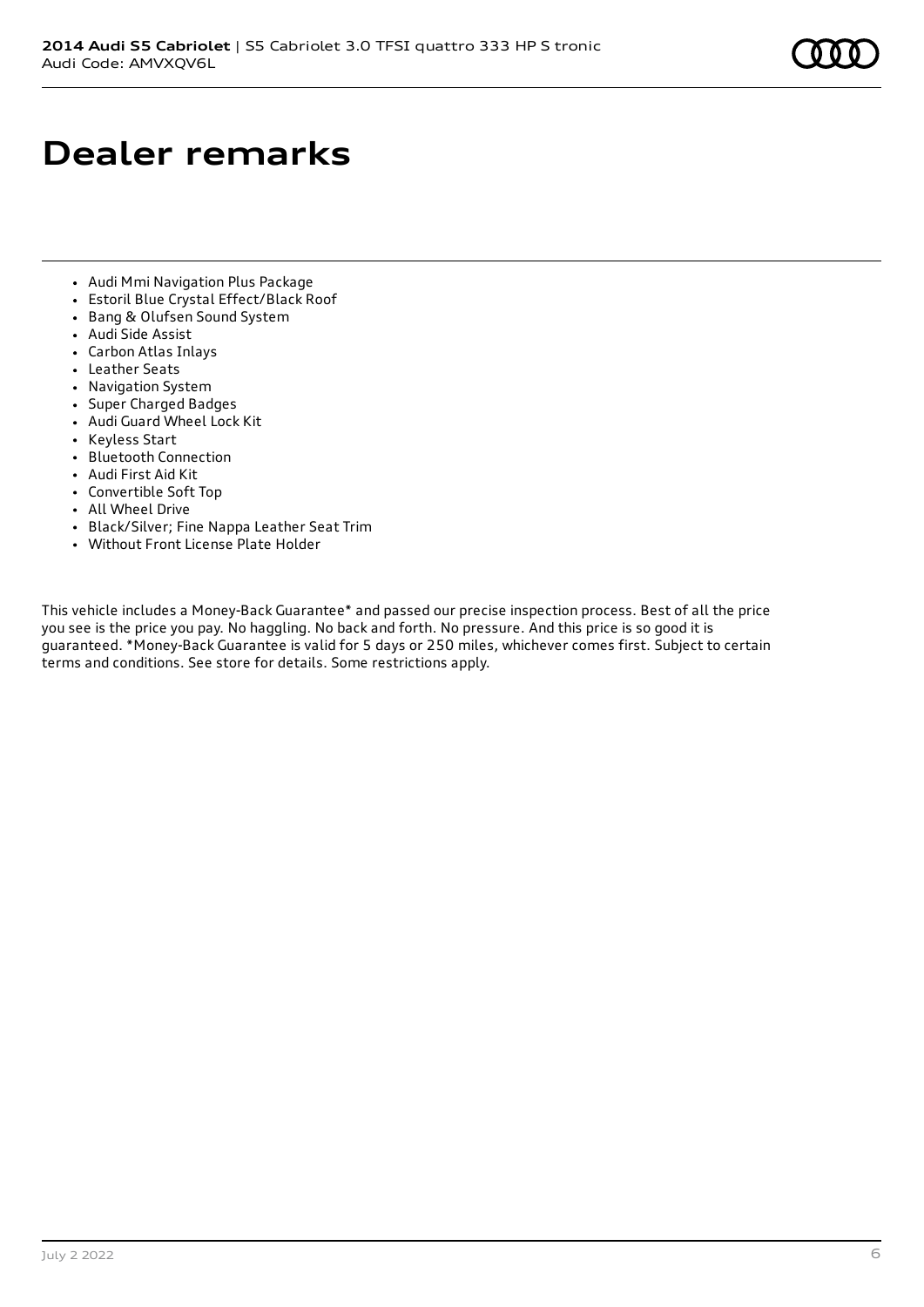### **Technical Specifications**

| <b>Engineering   Performance</b>            |                                               | <b>Driveline</b>                                         |                                                               |
|---------------------------------------------|-----------------------------------------------|----------------------------------------------------------|---------------------------------------------------------------|
| Engine type                                 | Six-cylinder                                  | Gear ratios: 6th                                         | 0.625                                                         |
| Acceleration (0 - 60                        | 5.3 sec. seconds                              | Gear ratios: Final Drive                                 | 3.875                                                         |
| mph)<br>Max. output<br>Engine block         | $({1})/{2}$ HP<br>Aluminum alloy              | Gear ratios: 7th<br>Gear ratios: 4th<br>Gear ratios: 5th | 0.519<br>1.025<br>0.787                                       |
| Induction/fuel injection Supercharged/TFSI® |                                               | Gear ratios: 2nd                                         | 2.150                                                         |
| Cylinder head                               | Aluminum alloy                                | Gear ratios: 3rd                                         | 1.406                                                         |
| Max. output ps/hp                           | 333 @ 5,500-6,500 @ rpm                       | Gear ratios: Reverse                                     | 2.944                                                         |
| stroke                                      | Displacement/Bore and 2,995/84.5 x 89.0 cc/mm | Gear ratios: 1st                                         | 3.692                                                         |
| Top track speed                             | 155 mph mph                                   |                                                          |                                                               |
| Torque                                      | /{1} lb-ft@rpm                                | <b>Steering</b>                                          |                                                               |
| Valvetrain                                  | 24 valve DOHC with variable valve<br>timing   | Steering type                                            | Electromechanical power steering<br>system                    |
| <b>Electrical system</b>                    |                                               | Turning diameter, curb- 37.4 ft<br>to-curb               |                                                               |
|                                             |                                               | Steering ratio                                           | 15.9:1                                                        |
| Alternator                                  | 14 Volts - 150 amp                            |                                                          |                                                               |
| Battery                                     | 12 Volts - 80 amp                             | Suspension                                               |                                                               |
|                                             |                                               | Front axle                                               | Five-link front suspension with S5<br>sport calibration       |
|                                             |                                               | Rear axle                                                | Trapezoidal-link rear suspension<br>with S5 sport calibration |
|                                             |                                               | <b>Brake system</b>                                      |                                                               |
|                                             |                                               | Front brakes                                             | 13.6 (ventilated disc) in                                     |
|                                             |                                               | Rear brakes                                              | 13.0 (ventilated disc) in                                     |
|                                             |                                               |                                                          |                                                               |

#### July 2 2022 7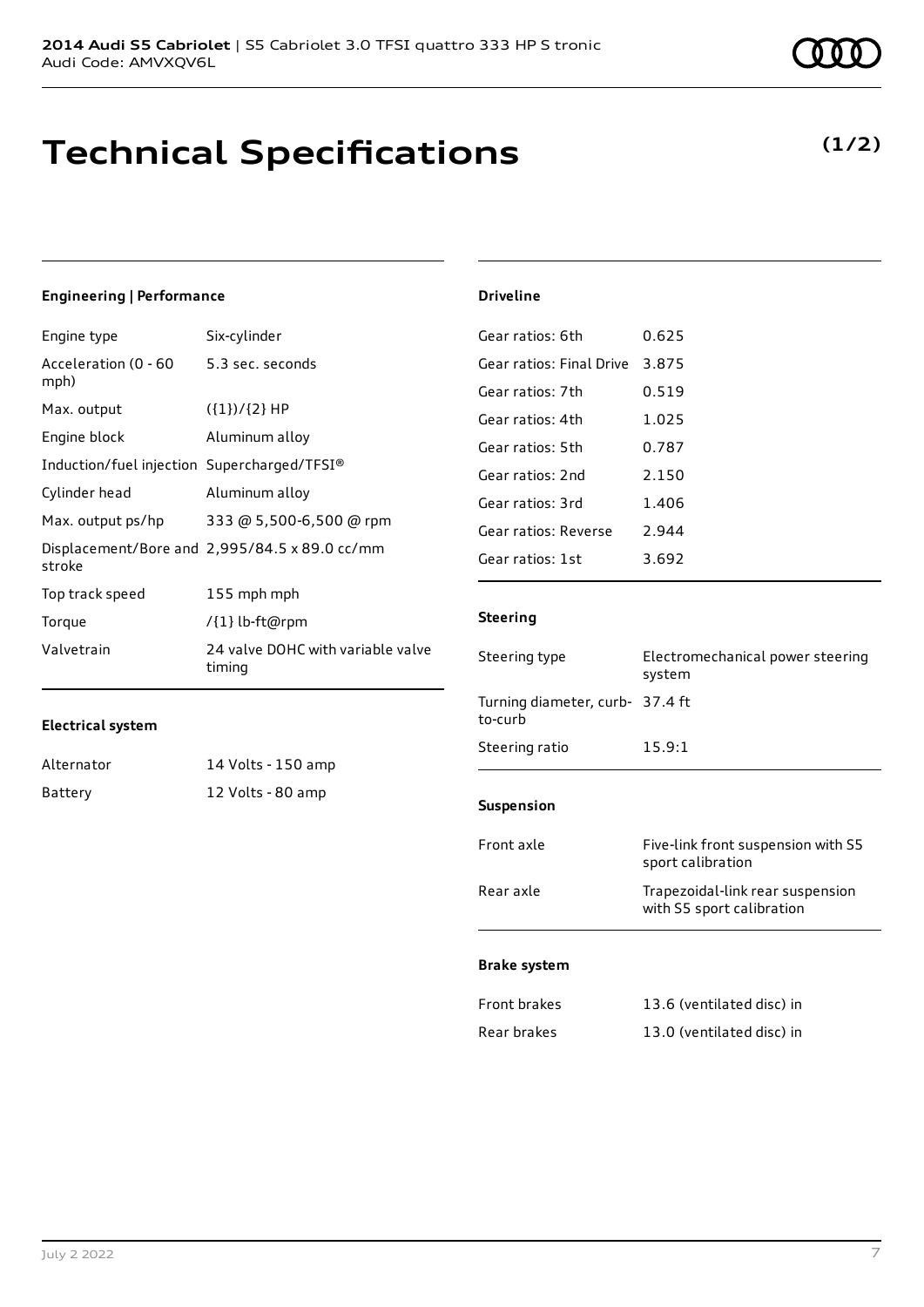### **Technical Specifications**

| Material | Fully galvanized steel unibody with<br>aluminum front fenders and<br>multistep anti-corrosion protection |
|----------|----------------------------------------------------------------------------------------------------------|
|          |                                                                                                          |

### **Warranty | Maintenance**

| Warranty    | 4-Year/50,000 mile Audi New<br>Vehicle Limited Warranty                                  |
|-------------|------------------------------------------------------------------------------------------|
| Maintenance | 12-Month/5,000 mile (whichever<br>occurs first) NO CHARGE first<br>scheduled maintenance |

| Seating capacity    | 4         |
|---------------------|-----------|
| Shoulder room, rear | 46.8 in   |
| lag room raar       | $21$ Q in |

**Interior measurements**

| Leg room, rear                            | 31.9 in           |
|-------------------------------------------|-------------------|
| Shoulder room, front                      | 54.3 in           |
| Head room, rear                           | 36.3 in           |
| Leg room, front                           | 41.3 in           |
| Head room, front                          | 40.0 in           |
| Cargo volume, rear<br>seatbacks up/folded | 10.2 cu ft, cu ft |

#### **Exterior Measurements**

| Height                           | 54.2 in  |
|----------------------------------|----------|
| Overall width without<br>mirrors | 73.0 in  |
| Length                           | 182.7 in |
| Wheelbase                        | 108.3 in |
| Drag coefficient                 | .33 Cw   |
| Overall width with<br>mirrors    | 79.5 in  |
| Track rear                       | 62.0 in  |
| <b>Track front</b>               | 62.5 in  |
| Curb weight                      | 4,310 lb |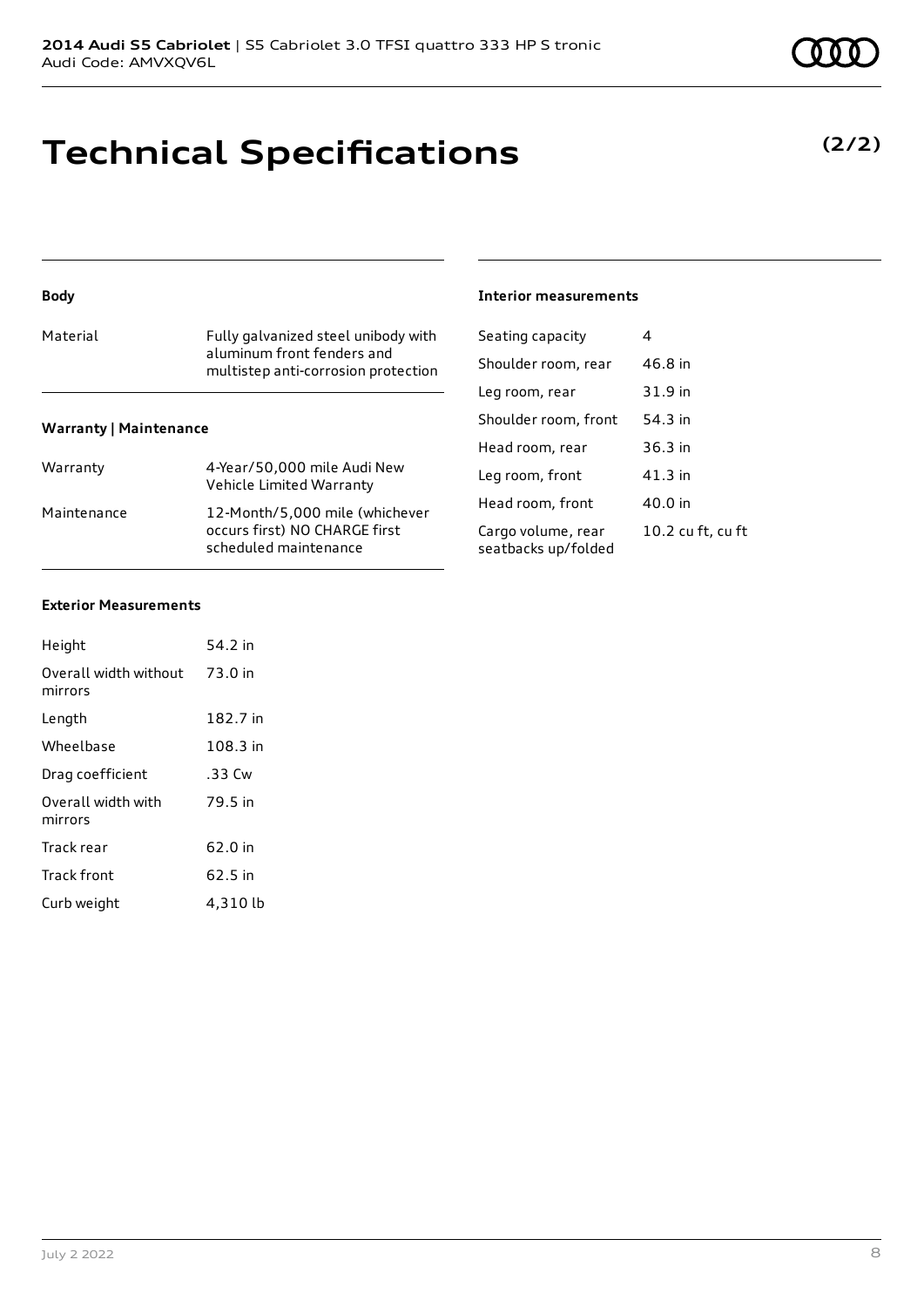

### **Consumption- and emission**

**Consumption by NEDC**

combined 21 mpg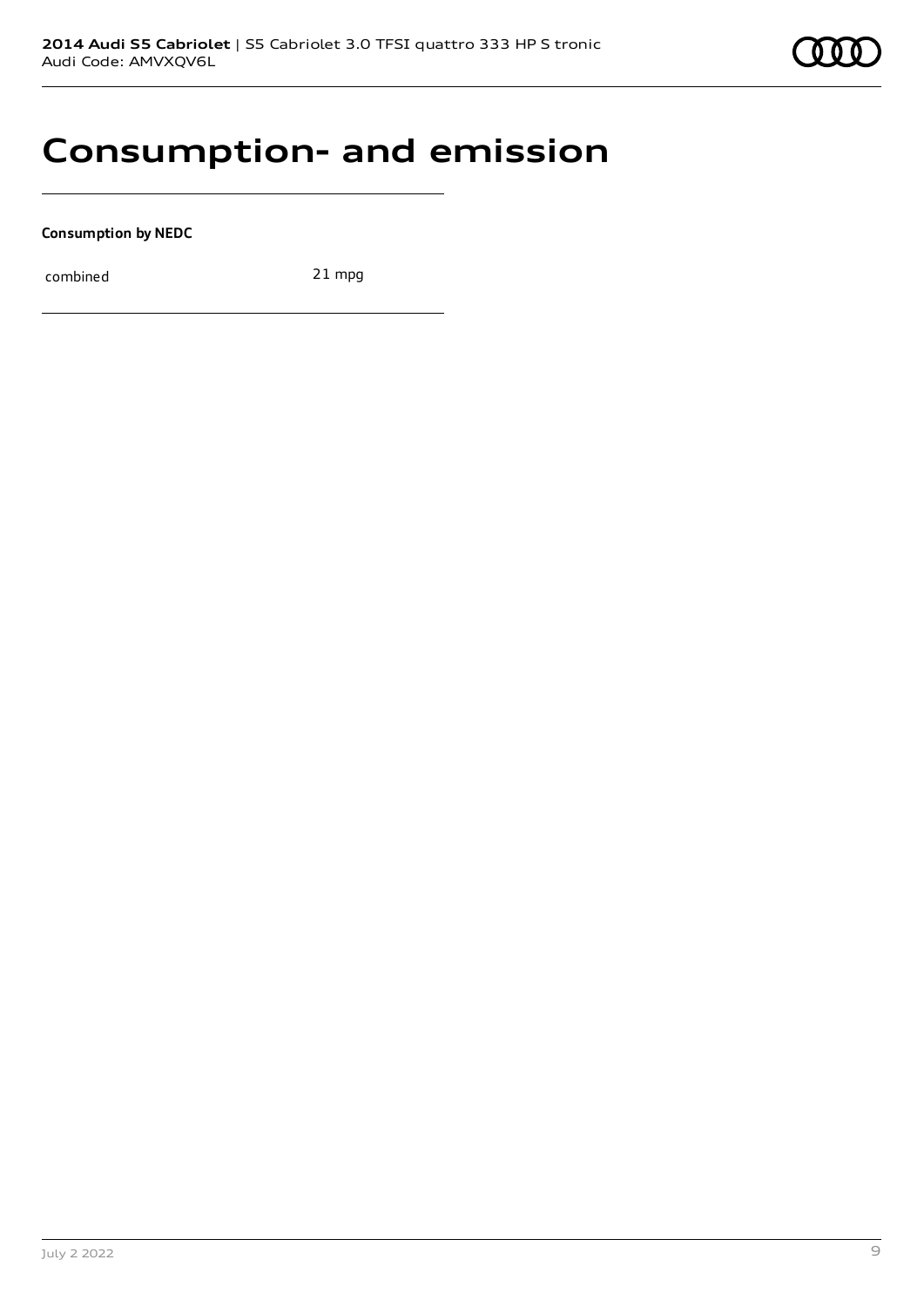### **Contact**

Dealer **Audi Peoria**

16900 N 88th Dr 85382 Peoria AZ

Phone: +16235614700 FAX: 6235614799

www: [https://www.audipeoriaaz.com](https://www.audipeoriaaz.com/)